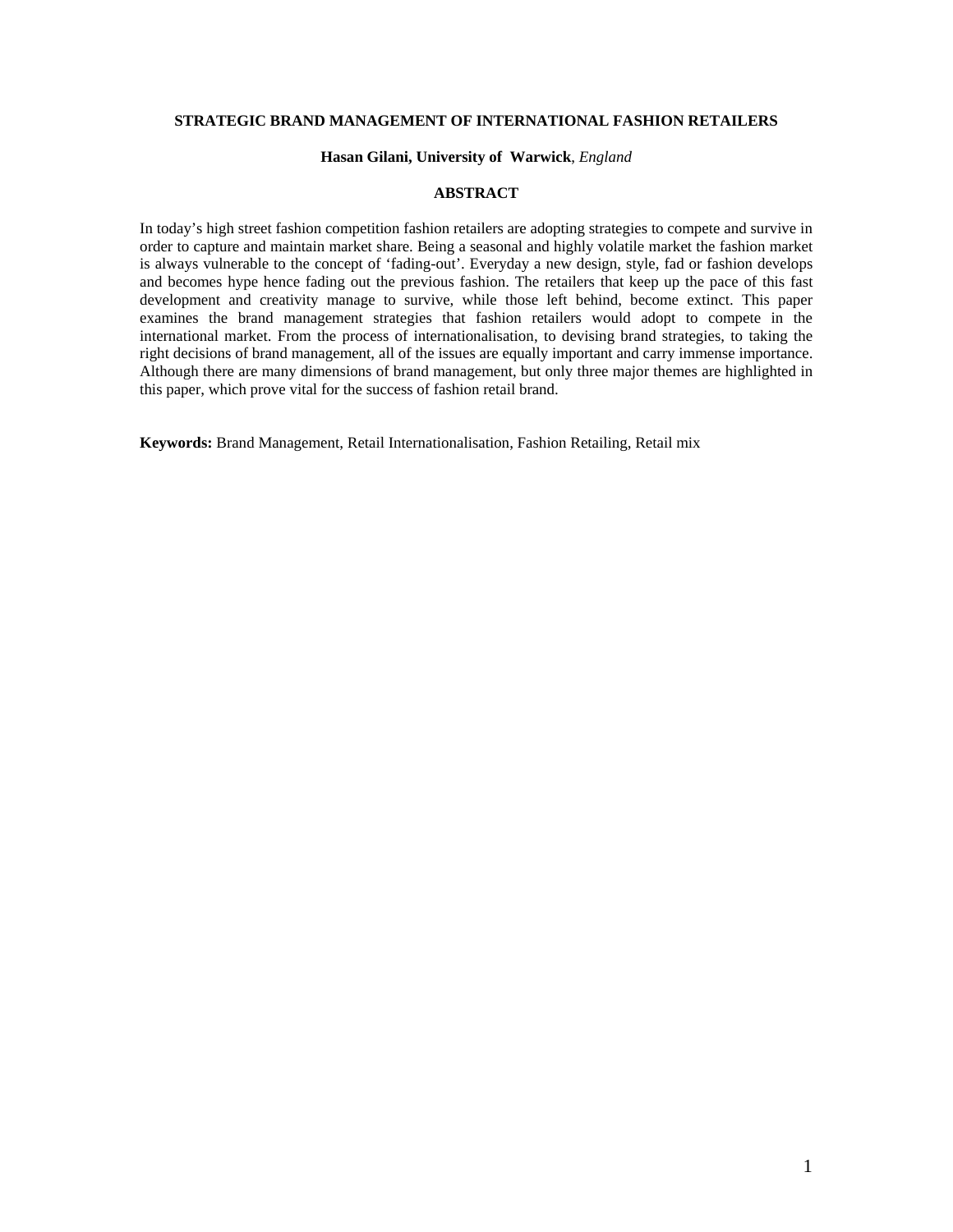## **Introduction:**

With the advent of the  $21<sup>st</sup>$  century, and the new phenomenon of globalisation, the world markets have become closer and are shrinking in size and getting highly saturated yet volatile. This gives rise to competition and survival of the fittest makes the competition even more intense. This is the exact scenario at the current retail sector of the world. With the high street wars amongst the retail giants, the ever increasing competition not only gives rise to more options but much better presentation for a customer to choose from. Hence, the bigger retail giants make low budget retailers difficult for them to survive. Furthermore, in order to survive in this high paced and intensely competitive market place there is a need to design a marketing strategy with a clear differentiating stance.

The following research paper undertakes the subject of brand management of international retailers and explores different aspects of brand management and identifies the level of brand consistency towards the international markets. The focus of this paper is international fashion retailers and its brand management strategies.

Based on the internationalisation and identification of brand management factors, a conceptual framework model has been developed which would be tested in the real corporate world of international fashion retailers. The objective of this paper is to identify the factors of strategic brand management of fashion retailers operating in the international markets.

### **Literature Review:**

In any particular fashion market place, the consumer is faced with choice amongst a varied group of retail outlets, each developing and maintaining its own brand profile. The ability of each of these competitive retailers, and particularly those large chains competing for mass market, is dependent upon the distinct advantage one brand has on the market place. This advantage can be the basic customer perception, brand image, brand positioning, or any other branding attribute.

## **Brand Management:**

A brand is termed as the key organizational asset. A successful fashion brand would seek to create a distinct brand image and personality (Doyle, 1991). De Chernatony and McDonald (1992) define a brand as "an identifiable product, service, person or place, augmented in such a way that the buyer or user perceives relevant, unique added values which match their needs most closely". There are several dimensions of brand management but only three basic dimensions are highlighted and discussed here. These three dimensions are selected because of being the most appropriate and vital factors affecting the brand management of fashion retailers.

## *Brand Identity:*

There has been a recent shift in the branding literature from the importance of image (Boulding, 1956), focussing on customers' perception of brand differentiation, to brand identity (Kapferer, 1997) which is more concerned with how managers and staff make the brands unique. Brand identity originates from the company, ie a company is responsible for creating a differentiated product with unique features. It is how a company seeks to identify itself. A company will often use branding strategy as a means of communicating its identity and value to consumers and other stakeholders (Nandan, 2005). The marketing mix strategy plays an important role in establishing a brand identity. The four Ps — product, promotion, price and place — can play an important role in this process. Through brand identity, a company seeks to convey its individuality and distinctiveness to all its relevant publics. Kapferer has emphasised the brand-focused view of identity. It is through the development of this identity that managers and employees make a brand unique. *Brand Positioning:* 

Positioning refers to the adaptation of Porter's (1985) generic competitive advantage dimension of differentiation. It is through differentiated positioning, that a fashion retail brand would embrace the opportunity to add value for the customer and to modify the offering in a manner that will give a customer a reason to buy.

The fashion retailers target a particular segment of a market and position its brand accordingly to be perceived by its customers in a distinct manner. A retail brands position is derived from the perception of its product/service mix and its aggregate image among various customer target markets (Sayman et al 2002). This positioning is never permanent as it changes its direction and is time-related. It may change its direction because of several reasons. The major reasons of change in brand position is change/improvement/development of product, change in store design and layout, change of brand image, change of competitor's brand positioning and even change in fashion theme.

The most important strategic issue in international market positioning is to maintain the same standards throughout all retail outlets throughout the international market. A fashion retail brand has to maintain its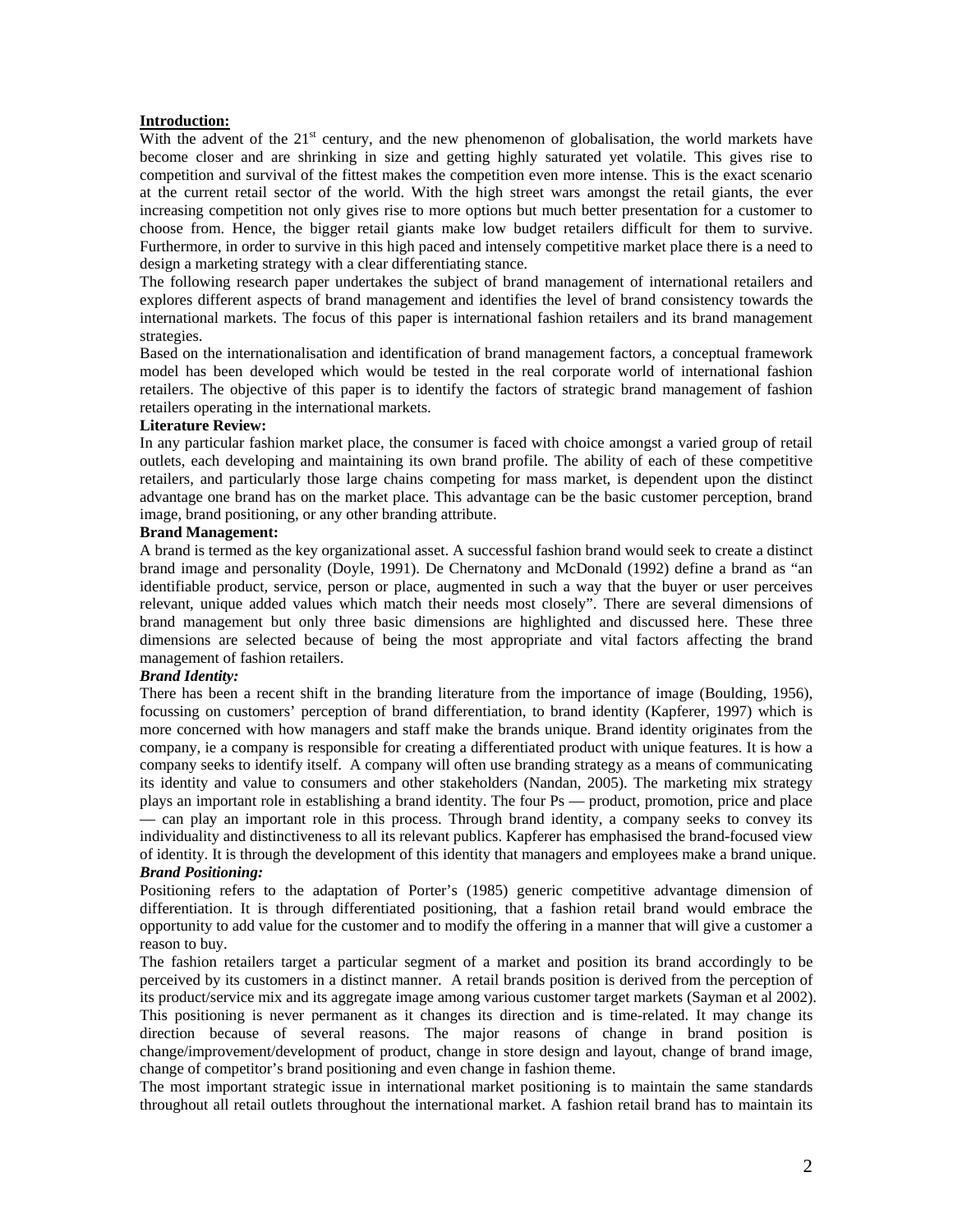position in the international market all the time to convey its brand image in the consistent manner to its customers (Ailawadi 2004).

### *Brand Premium/Added value:*

A retail customer perceives a fashion brand as premium brand that carries added value. This added value can be in terms of design, brand repute, quality, or even hype. Brand premium can be derived from effective and differentiated brand identity and brand positioning.

There are two basic values identified by de Chernatony (1999) that contribute towards the brand premium. One is the functional value such as the price, technology, design and store layout. This functional value is a distinct attribute that a customer adds to the brand and distinguishes the brand from the rest. The second form of added value comes from emotional value. This value is derived from notions like advertising, internal branding, translating the retail brand into consumer taste, and even the shopping experience itself at the retail outlet. A customer values all these attributes and attaches these values to a fashion brand. These added values determine the success of a brand and only successful brands can have control over adding brand premiums onto the pricing of the products. If a brand is successful, it can command a premium price, allowing the retailer greater opportunities to maximise profitability with less need to discount prices (Doyle, 1991). Hence, a brand has to be able to differentiate itself positively and have the quality and added value to define a premium price.

### **Conceptual Framework and research question:**

The above literature review has identified the three basic aspects of brand management that would determine and contribute towards the success of international fashion retail brand.

This literature review has highlighted some brand management strategies that can be implemented by the international fashion retailer to capture the market. Although there is much to analyse and determine while discussing these three themes of brand management, yet a general concept can be developed to assess the impact of a fashion retail brand in the international market. The broad research question would be:

## **RQ1: What strategic brand management measures would a fashion retailer take, while competing in an international world?**

In other words, what measures of retail mix, market positioning, and brand identity would a fashion retailer take, while entering or operating in an international market. A fashion retail brand has to face severe competition and market compatibility issues while going international. These constraints can be very threatening and has to be addressed in a very careful manner to capture and maintain a better position in the international market. Hence, continuing with the works of Treadgold (1990), it would be further investigated that whilst in a process of retail internationalization, going through different stages, how does a retail company position its brand and how does that affect its brand equity in the international market. Hence the research would narrow its focus on the *effects of retail internationalisation on global fashion retail brands.* William (2001) has contributed a very informative research regarding the factors contributing towards the internationalization of a retail brand and the motives for a retail brand to go international. He also has identified certain obstacles and constraints for these global retail brands whilst going international. This gives rise to another research question:

## **RQ2: What affects does internationalisation have on the brand management of a fashion retailer?**

In its explanation, how the brand management of a fashion retailer would be affected when entering an international market. The changes within the three strategic dimensions of brand management i.e. identity, positioning and premium would be analysed and studied by comparing them with the base market and that of international market.

The conceptualisation model for brand management of fashion retail firm in an international market explains the different dimensions that carry equal importance while going international. This careful brand management would determine the success of a fashion retail brand in the international market. The three identified brand management dimensions would have an interactive relationship and this can be developed into a conceptual model. The proposed conceptual model would address the strategic brand management dimensions adopted by fashion retailers operating in international markets. The proposed conceptual model would be tested in the real world of international fashion retailing to determine the validity of the proposed concept and framework.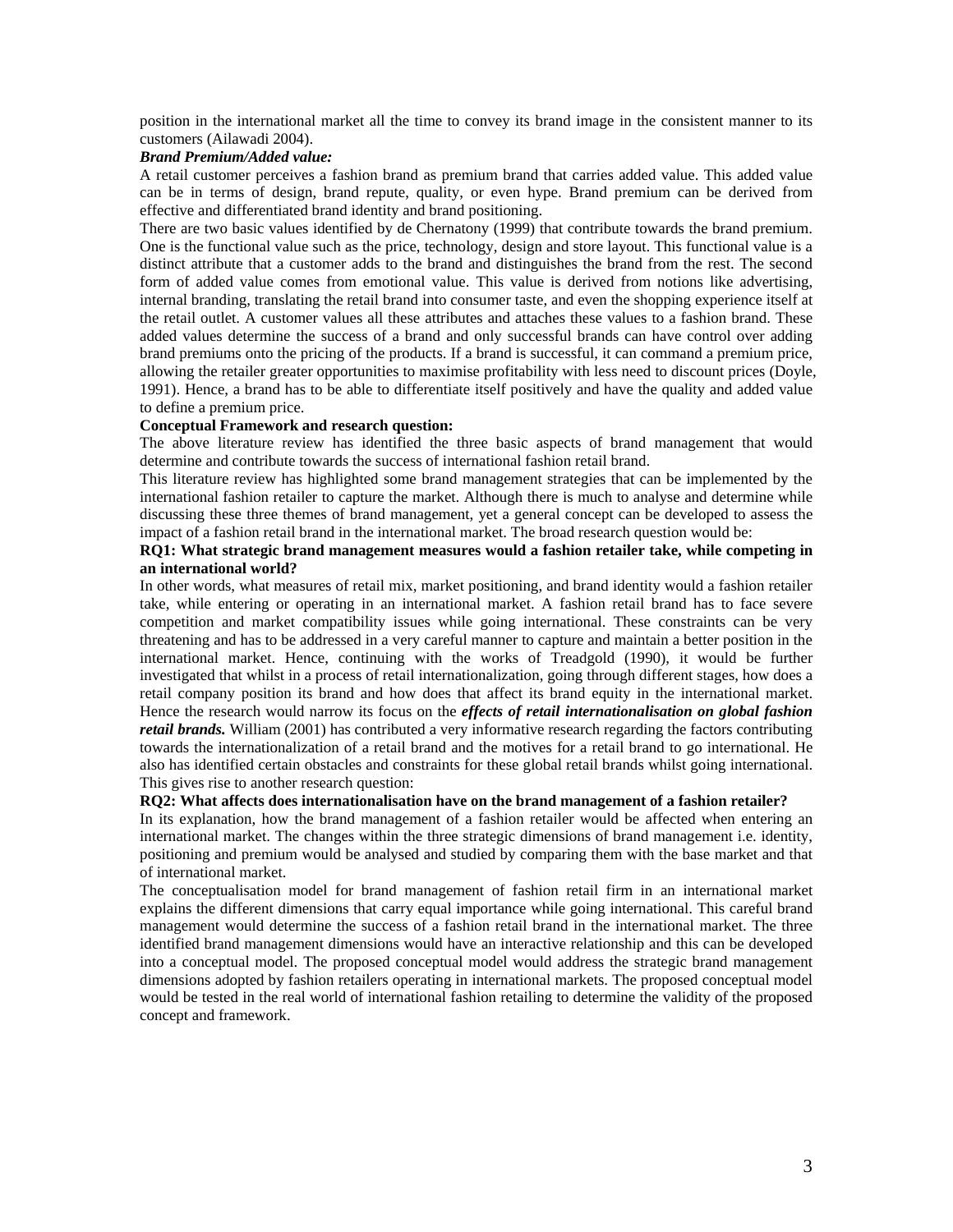

**Conceptual Framework model of strategic brand management of international fashion retailers**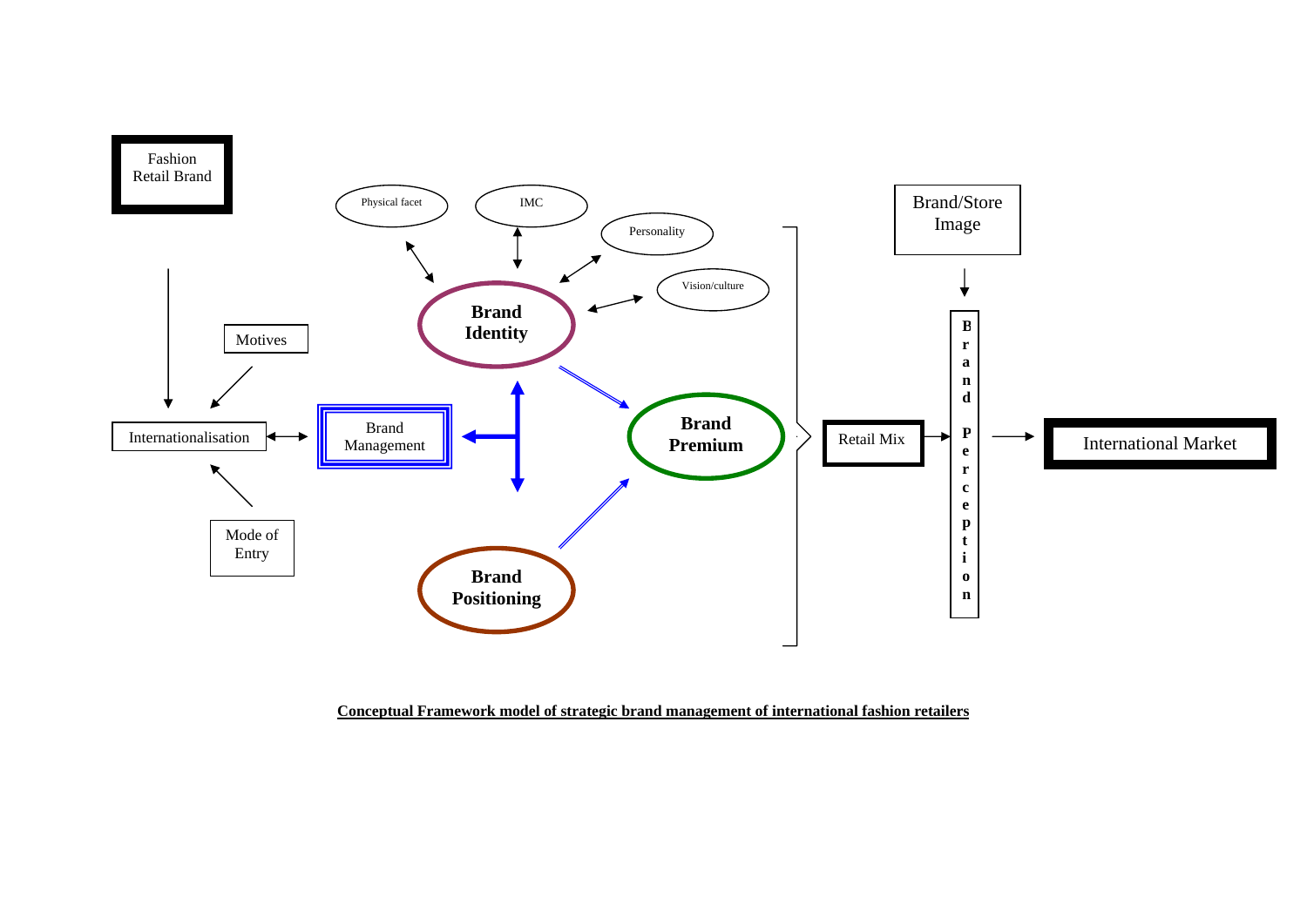## **Conclusion and further scope for research:**

This paper has identified the strategic importance of brand management while going international for a fashion retailing firm. It identified three major themes of brand management that define its success in the international market. While going to a complete new international market, each of these three themes can be broken into separate dimensions and strategically implemented to compete with rival brands. The interlinked themes of brand management need the best combination to evaluate a success of a brand.

This paper leads to *future research activities* as well. There is a scope for research on subjects like evaluating and measuring the success of a fashion retail brand after implementing the brand management strategies. It can be evaluated as to how successful the branding strategies were and which attribute contributed most towards this success. Defining the brand personality dimensions of a fashion retailer can also be a potential area for further research.

Another aspect for further research can be the study of consumer perception in the international market towards these international fashion retail brands. How would a customer perceive a particular fashion brand entering an international market equipped with its branding strategies, and how would this customer position this brand while competing with local and already present fashion brand in the market.

Brand management trends in international market can be compared to that of domestic market and observed how much a brand needs to adapt towards the internationalised market and not losing its corporate identity. Sometimes replicating the brand identity is a necessity to convey the brand image, but sometimes due to international market trends, the brand image needs to be slightly changed. To what extent this change can occur and how flexible a fashion retail corporate identity is, can be a measure of further research study.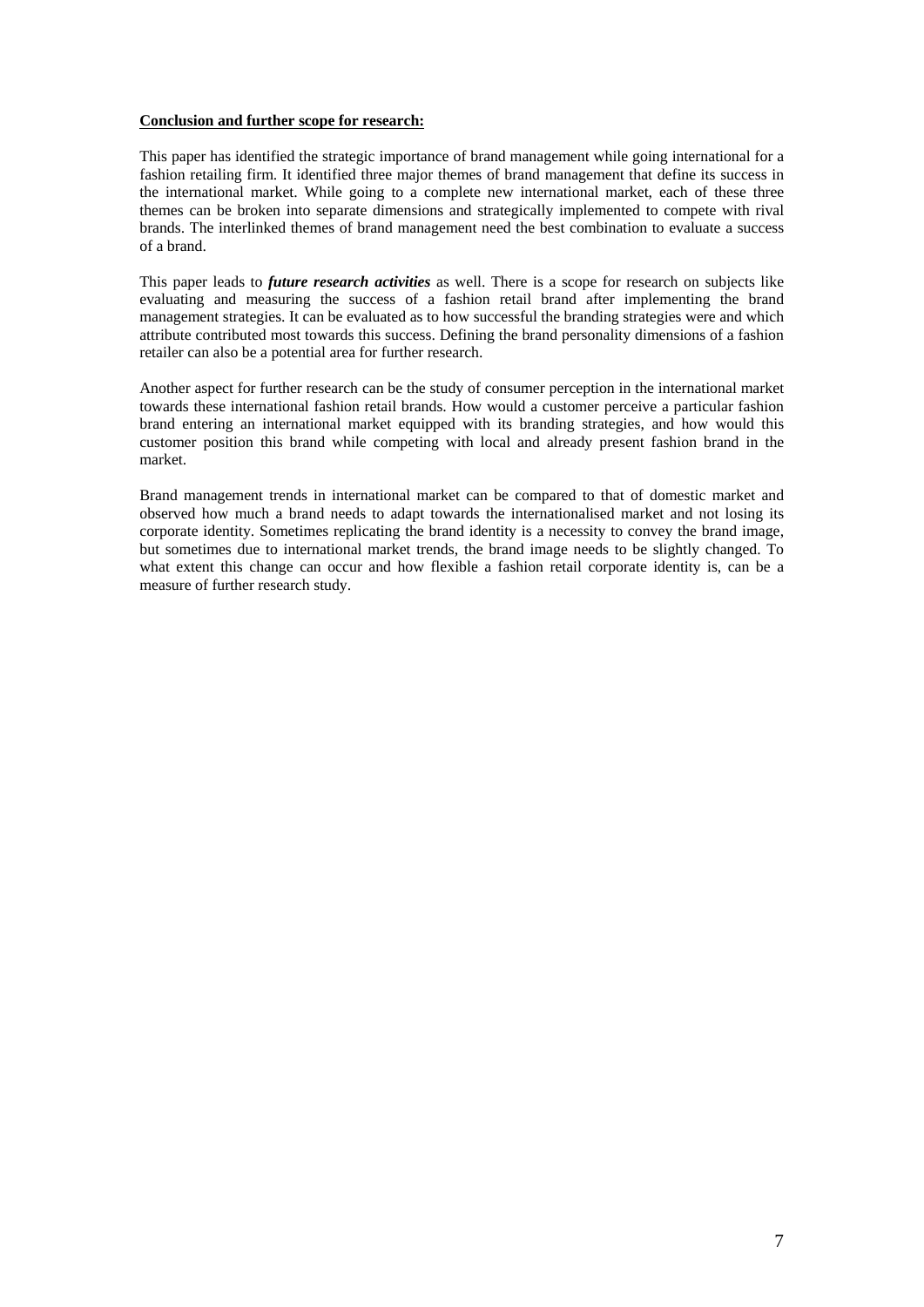## **References:**

- Aaker, David A. (1998), *Strategic Market Management*, Fifth edition, New York: John Wiley & Sons, Inc.
- Ailawadi, K. and Keller, K.L. (2004), Understanding retail branding: conceptual insights and research priorities, *Journal of retailing,* 80 (2004) 331–342
- Alexander, N. (1990) Retailers and international markets: motives for expansion. *International Marketing Review* 7(4), 75–85.
- Alexander, N. (1995) UK retail expansion in North America and Europe: a strategic dilemma. *Journal of Retailing and Consumer Services* 2(2), 75–82.
- Akehurst, G. and Alexander, N. (1996), *The Internationalisation of Retailing*, Frank Cass. Alexander, N.
- Burt, S., Mellahi, K., Jackson, T.P. and Sparks, L. (2002) Retail internationalisation and retail failure: issues from the case of Marks and Spencer. *International Review of Retail, Distribution and Consumer Research* 12, 191–219.
- Bouchard, Thomas (1976), Unobtrusive measures; An inventory of uses' Sociological Methods and Research, 4: 267-300.
- de Chernatony, L. (1999), "Brand Management Through Narrowing the Gap Between Brand Identity and Brand Reputation", *Journal of Marketing Management*, Vol. **15**, pp. 157-179.
- de Chernatony, L. and Dall'Olmo Riley, F. (1998a), "Defining a "Brand": Beyond the Literature with Experts' Interpretations", *Journal of Marketing Management*, Vol. **14**, pp. 417-443.
- de Chernatony, L. and McDonald, M.H.B. (1992), *Creating Powerful Brands*, Butterworth-Heinemann, Oxford.
- Dunne, P.M. Lusch, P.F. and Griffith, D.A, (2002), *Retailing*, Harcourt College Publishers, Foxworth, TX.
- Doyle, P. (1991), "Branding", in Baker, M.J. (Ed.), The Marketing Book, 2nd ed., Butterworth-Heinemann, Oxford.
- Doherty, A.M. (1999), Explaining international retailer's market entry mode; internationalisation theory, agency theory, and the importance of asymmetry information, *International Review of Retail, Distribution and Consumer Research*, October 9:4, 379-402.
- Fornell, C. and Bookstein, F. (1982), Two Structural Equation Models; LISERAL and PLS, *Journal of Marketing Research*, Vol. XIX, 440-52.
- Harris, F. and de Chernatony, L. (2001) 'Corporate branding and corporate brand performance', *European Journal of Marketing*, Vol. 35, No. 3–4, pp. 441–456.
- Hollander, S.C. (1970) Multinational retailing. Michigan State University, East Lansing.
- Hamill, J. and Crosbie, J. (1990) British retail acquisition in the US. *International Journal of Retail and Distribution Management* 18(5), 15–20.
- Global Retailing, (2004), Data Monitor.
- Gielens, K. and Dekimpe, M.G. (2001) Do international entry decisions of retail chains matter in the long run? *International Journal of Research in Marketing* 18(3), 235–259.
- Helferich, E., Hinfelaar, M. and Kasper, H. (1997) Towards a clear terminology on international retailing. *International Review of Retail*, *Distribution and Consumer Research* 7(3), 287–307.
- Jones, G. (2003), "Middle East expansion the case of Debenhams", *International Journal of Retail & Distribution Management*, Vol. 31 No.7,
- J. Ring, Charles W. King, and Douglas J. Tigert (1980), 'Market Structure analysis and retail positioning' ; in *Competitive Structure in Retail Markets; The Department Store Perspective*, Elizabeth
- C. Hershman and Ronald Stampfl eds. (Chicago, American Marketing Association).
- Kapferer, J. N. (1997) 'Strategic Brand Management; Creating and Sustaining Brand Equity Long Term', 2nd edn, Kogan Page, London, UK.
- Low, G. S. and Fullerton, R. A. (1994), "Brands, Brand Management and the Brand Manager System: A Critical Historical Evaluation", *Journal of Marketing Research*, Vol. **14**, May, pp. 173-190.
- Muniz-Martinez, N. (1998) The internationalisation of European retailers in America: the US experience. *International Journal of Retail and Distribution Management 26(1), 29–37*.
- Myers, H. and Alexander, N. (1997) Food retail operations in Eastern Europe. *European Business Review* 97(3), 124–133
- McGoldrick, P. (1998) Spatial and temporal shifts in international retail image. *Journal of Business Research* 42, 189–196.